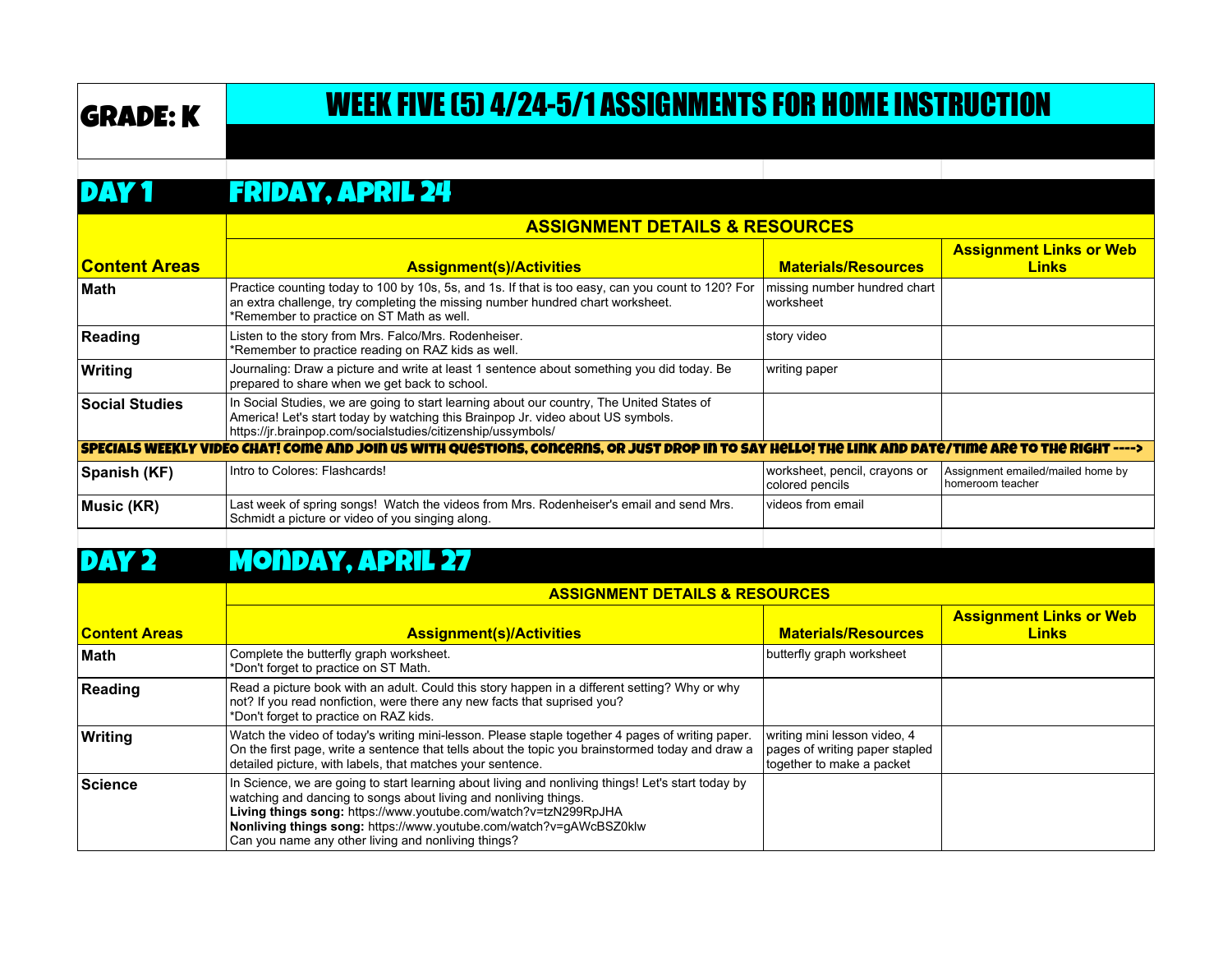| SPECIALS WEEKLY VIDEO CHAT! COME AND JOIN US WITH QUESTIONS, CONCERNS, OR JUST DROP IN TO SAY HELLO! THE LINK AND DATE/TIME ARE TO THE RIGHT ----> |  |
|----------------------------------------------------------------------------------------------------------------------------------------------------|--|
|----------------------------------------------------------------------------------------------------------------------------------------------------|--|

| Resources: Super HERO workouts 1,2,3 and/ or Yoga videos and Sport skills videos<br><b>Family fitness / workout time</b><br>WEEK 5 (April 24-May 1):<br>Pick 1 fitness workout (5 to 10 minutes) and 1 sport skill activity (10-15 minutes). | <b>PE-DESORDI</b> | WEEKS 5 & 6 TURN IN EXIT TICKET WHEN COMPLETED-<br><b>NO NEED TO PRINT</b><br>Assignment: Pick 2 activities for your physical education period each week<br>(example: 2 activities week 5 and 2 other activities week 6)<br>FUN FACT:30 minutes to an hour of play or exercise helps mental, social, physical health. | Videos located in Phys. Ed<br>Google Classroom |  |
|----------------------------------------------------------------------------------------------------------------------------------------------------------------------------------------------------------------------------------------------|-------------------|-----------------------------------------------------------------------------------------------------------------------------------------------------------------------------------------------------------------------------------------------------------------------------------------------------------------------|------------------------------------------------|--|
| Pick 1 fitness workout (5 to 10 minutes) and 1 sport skill activity (10-15 minutes).<br>Assignments objective:<br>Muscles/heart strength and hand/eye coordination or foot/eye coordination.                                                 |                   | WEEK 6: (May 4-May 11):                                                                                                                                                                                                                                                                                               |                                                |  |
| Last week of spring songs! Watch the videos from Mrs. Falco's email and send Mrs. Schmidt a<br>videos from email<br>Music (KF)<br>picture or video of you singing along.                                                                     |                   |                                                                                                                                                                                                                                                                                                                       |                                                |  |

## DAY 3 TUESDAY, APRIL 28

|                       | ASSIGNMENT DETAILS & RESOURCES                                                                                                                                                                                                                                                                                   |                                                                                             |                                                |
|-----------------------|------------------------------------------------------------------------------------------------------------------------------------------------------------------------------------------------------------------------------------------------------------------------------------------------------------------|---------------------------------------------------------------------------------------------|------------------------------------------------|
| <b>Content Areas</b>  | <b>Assignment(s)/Activities</b>                                                                                                                                                                                                                                                                                  | <b>Materials/Resources</b>                                                                  | <b>Assignment Links or Web</b><br><b>Links</b> |
| ∣Math                 | Complete the "Cleanup Time" peanut subtraction worksheet.<br>*Don't forget to log in to ST Math for practice.                                                                                                                                                                                                    | subtraction worksheet                                                                       |                                                |
| Reading               | Log in to zoom during your scheduled small group time with your teacher for guided reading.                                                                                                                                                                                                                      |                                                                                             |                                                |
| Writing               | Watch the video of today's writing mini-lesson. On the second page of your writing packet, write<br>a sentence telling one of the reasons you came up with and draw a detailed picture match.                                                                                                                    | writing mini lesson video, 4<br>pages of writing paper stapled<br>together to make a packet |                                                |
| <b>Social Studies</b> | Let's learn about the American Flag!<br>Watch this video to hear a story about the American flag.<br>https://www.youtube.com/watch?v=E5Uk089Radg<br>Practice the pledge of allegiance.<br>As an extra activity, trying coloring the American flag worksheet in using the correct colors.                         | American flag coloring sheet                                                                |                                                |
|                       | SPECIALS WEEKLY VIDEO CHAT! COME AND JOIN US WITH QUESTIONS, CONCERNS, OR JUST DROP IN TO SAY HELLO! THE LINK AND DATE/TIME ARE TO THE RIGHT ---->                                                                                                                                                               |                                                                                             |                                                |
| <b>PE-DESORDI</b>     | WEEKS 5 & 6  TURN IN EXIT TICKET WHEN COMPLETED-<br>INO NEED TO PRINT<br>Assignment: Pick 2 activities for your physical education period each week<br>(example: 2 activities week 5 and 2 other activities week 6)<br>FUN FACT:30 minutes to an hour of play or exercise helps mental, social, physical health. | Videos located in Phys. Ed<br>Google Classroom<br><b>EXIT TICKET google forms</b>           |                                                |

**ASSIGNMENT DETAILS & RESOURCES**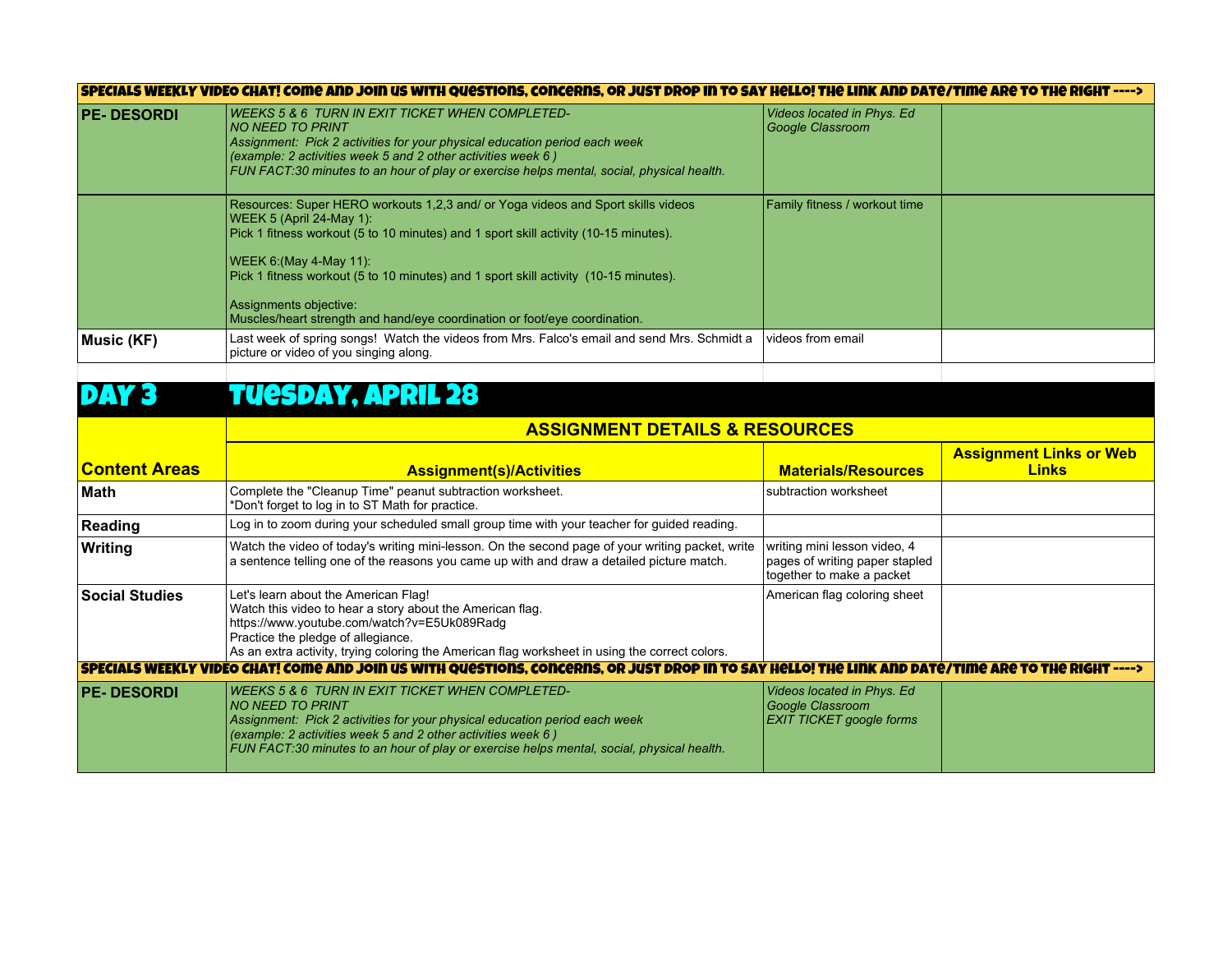|          | Resources: Super HERO workouts 1,2,3 and/ or Yoga videos and Sport skills videos<br> WEEK 5 (April 24-May 1):<br>Pick 1 fitness workout (5 to 10 minutes) and 1 sport skill activity (10-15 minutes).                                                              | <b>Family fitness / workout time</b> |  |
|----------|--------------------------------------------------------------------------------------------------------------------------------------------------------------------------------------------------------------------------------------------------------------------|--------------------------------------|--|
|          | WEEK 6: (May 4-May 11):<br>Pick 1 fitness workout (5 to 10 minutes) and 1 sport skill activity (10-15 minutes).<br>Assignments objective:<br>Muscles/heart strength and hand/eye coordination or foot/eye coordination.                                            |                                      |  |
| Art (KR) | Creative Letter Art: (Detailed directions were sent to your homeroom teachers). Start by picking<br>any letter of the alphabet. Then you are going to turn it into something else like an animal,<br>insect, or food. Have fun with this and use your imagination! |                                      |  |
|          |                                                                                                                                                                                                                                                                    |                                      |  |

## DAY 4 Wednesday, April 29

|                                                                       | <b>ASSIGNMENT DETAILS &amp; RESOURCES</b>                                                                                                                                                                                                                          |                                                                                                                            |                                                |
|-----------------------------------------------------------------------|--------------------------------------------------------------------------------------------------------------------------------------------------------------------------------------------------------------------------------------------------------------------|----------------------------------------------------------------------------------------------------------------------------|------------------------------------------------|
| <b>Content Areas</b>                                                  | <b>Assignment(s)/Activities</b>                                                                                                                                                                                                                                    | <b>Materials/Resources</b>                                                                                                 | <b>Assignment Links or Web</b><br><b>Links</b> |
| ∣Math                                                                 | Complete the colorful shapes worksheet. As an extra challenge, see if you can find any of these<br>shapes around your house or outside?<br>*Don't forget to log in to ST Math.                                                                                     | colorful shapes worksheet                                                                                                  |                                                |
| Reading                                                               | Complete the "Sweet Treat" digraph worksheet and the short vowel review worksheet.<br>*Don't forget to log in to RAZ kids.                                                                                                                                         | digraph and short vowel<br>worksheets                                                                                      |                                                |
| Writing                                                               | On the third page of your writing packet, write a sentence telling one of the reasons you came<br>up with and draw a detailed picture match.                                                                                                                       | writing mini lesson video, 4<br>pages of writing paper stapled<br>together to make a packet                                |                                                |
| <b>Science</b>                                                        | Can you find living and nonliving things outside your house?<br>Complete the explore outdoors living and nonliving things worksheet.                                                                                                                               | explore outdoors worksheet                                                                                                 |                                                |
|                                                                       | SPECIALS WEEKLY VIDEO CHAT! COME AND JOIN US WITH QUESTIONS, CONCERNS, OR JUST DROP IN TO SAY HELLO! THE LINK AND DATE/TIME ARE TO THE RIGHT                                                                                                                       |                                                                                                                            |                                                |
| Digital Arts/TAG<br><b>K02 -Rodenheiser</b><br><b>DeRosa/Santilli</b> | THIS WEEK STUDENTS WILL BE MAKING PARACHUTES! STUDENTS WILL WATCH A<br>VIDEO, CONDUCT AN EXPERIMENT AND RECORD THEIR RESULTS ON GOOGLE<br><b>FORMS.</b>                                                                                                            | <b>STUDENTS MUST CLICK ON</b><br><b>LINK AND COMPLETE THE</b><br><b>ASSIGNMENT ON THE</b><br><b>GOOGLe FORM ------&gt;</b> | https://forms.gle/XBugzbkq7ZrPsRw7             |
| Art (KF)                                                              | Creative Letter Art: (Detailed directions were sent to your homeroom teachers). Start by picking<br>any letter of the alphabet. Then you are going to turn it into something else like an animal,<br>insect, or food. Have fun with this and use your imagination! |                                                                                                                            |                                                |
|                                                                       |                                                                                                                                                                                                                                                                    |                                                                                                                            |                                                |

### DAY 5 THURSDAY, APRIL 30

|                      | <b>ASSIGNMENT DETAILS &amp; RESOURCES</b>                                                                  |                            |                                         |
|----------------------|------------------------------------------------------------------------------------------------------------|----------------------------|-----------------------------------------|
| <b>Content Areas</b> | <b>Assignment(s)/Activities</b>                                                                            | <b>Materials/Resources</b> | <b>Assignment Links or Web</b><br>Links |
| <b>Math</b>          | Log in to zoom during your scheduled small group time with your teacher for a math lesson. (2D  <br>shapes |                            |                                         |